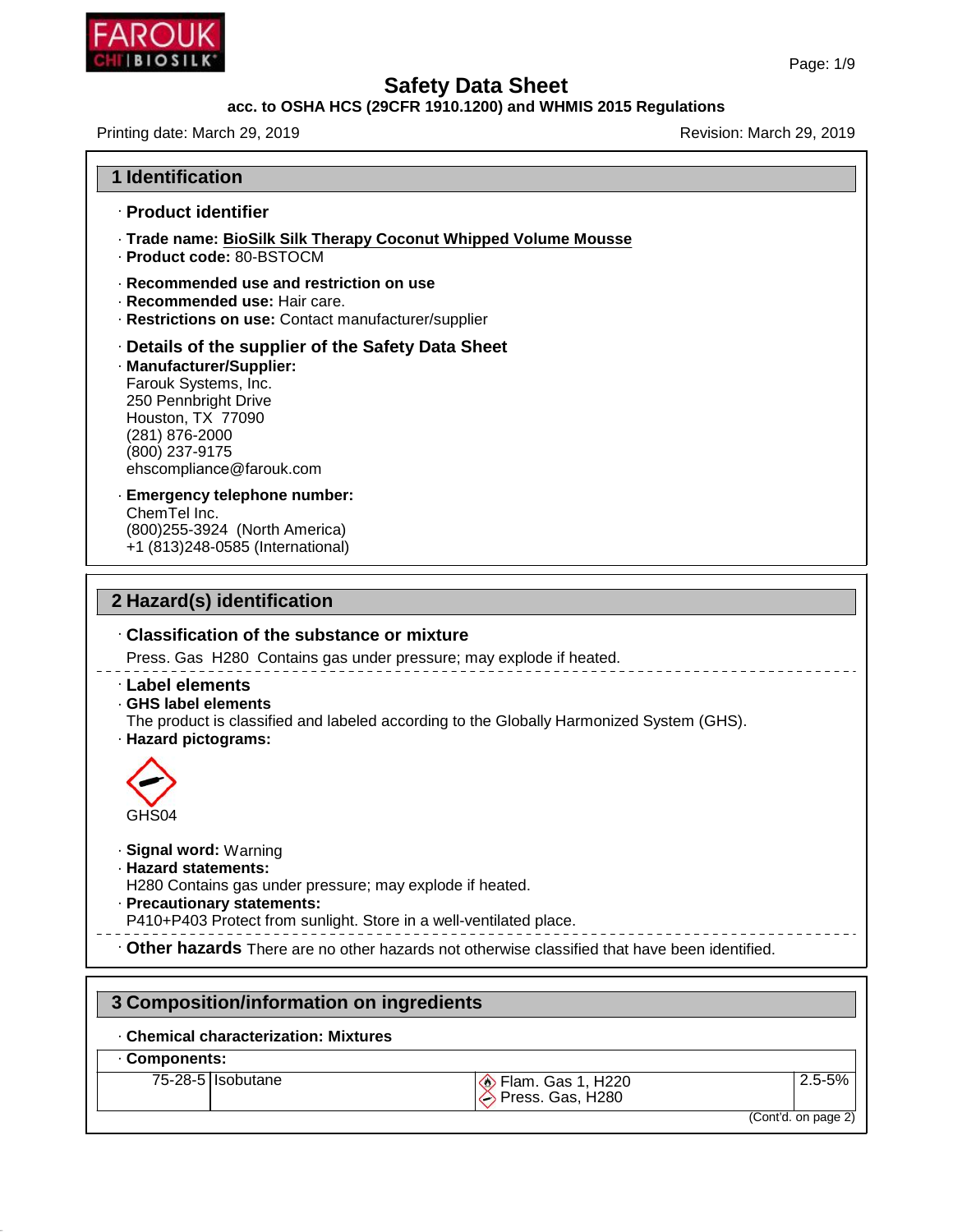

**acc. to OSHA HCS (29CFR 1910.1200) and WHMIS 2015 Regulations**

Printing date: March 29, 2019 **Printing date: March 29, 2019** Revision: March 29, 2019

#### **Trade name: BioSilk Silk Therapy Coconut Whipped Volume Mousse**

|                                  |                                                                       | (Cont'd. of page 1) |
|----------------------------------|-----------------------------------------------------------------------|---------------------|
|                                  | Simple Asphyxiant                                                     |                     |
| 56-81-5 Glycerol                 |                                                                       | $2.5 - 5%$          |
| 74-98-6 Propane                  | <b>◆</b> Flam. Gas 1, H220<br>◆ Press. Gas, H280<br>Simple Asphyxiant | $1 - 2.5%$          |
| 122-99-6 2-phenoxyethanol        | De Acute Tox. 4, H302; Eye Irrit. 2A, H319                            | $0.1 - 1%$          |
| 64742-47-8 Aliphatic Hydrocarbon | <b>&amp; Asp. Tox. 1, H304</b><br>Flam. Liq. 4, H227                  | $0.1 - 1%$          |

#### · **Additional information:**

For the wording of the listed Hazard Statements, refer to section 16.

For the listed ingredient(s), the identity and/or exact percentage(s) are being withheld as a trade secret.

#### **4 First-aid measures**

#### · **Description of first aid measures**

- · **After inhalation:** Supply fresh air; consult doctor in case of complaints.
- · **After skin contact:**

Wash with soap and water.

If skin irritation is experienced, consult a doctor.

· **After eye contact:**

Remove contact lenses if worn.

Rinse opened eye for several minutes under running water. If symptoms persist, consult a doctor.

- · **After swallowing:** Do not induce vomiting; immediately call for medical help.
- · **Most important symptoms and effects, both acute and delayed:** No relevant information available.

· **Indication of any immediate medical attention and special treatment needed:**

No relevant information available.

#### **5 Fire-fighting measures**

- · **Extinguishing media**
- · **Suitable extinguishing agents:** Use fire fighting measures that suit the environment.
- · **For safety reasons unsuitable extinguishing agents:** None.
- · **Special hazards arising from the substance or mixture**
- Danger of receptacles bursting because of high vapor pressure if heated.
- · **Advice for firefighters**
- · **Protective equipment:**

Wear self-contained respiratory protective device.

Wear fully protective suit.

48.0

· **Additional information:** Cool endangered product with water spray.

#### **6 Accidental release measures**

- · **Personal precautions, protective equipment and emergency procedures** Ensure adequate ventilation.
- · **Environmental precautions** No special measures required.

(Cont'd. on page 3)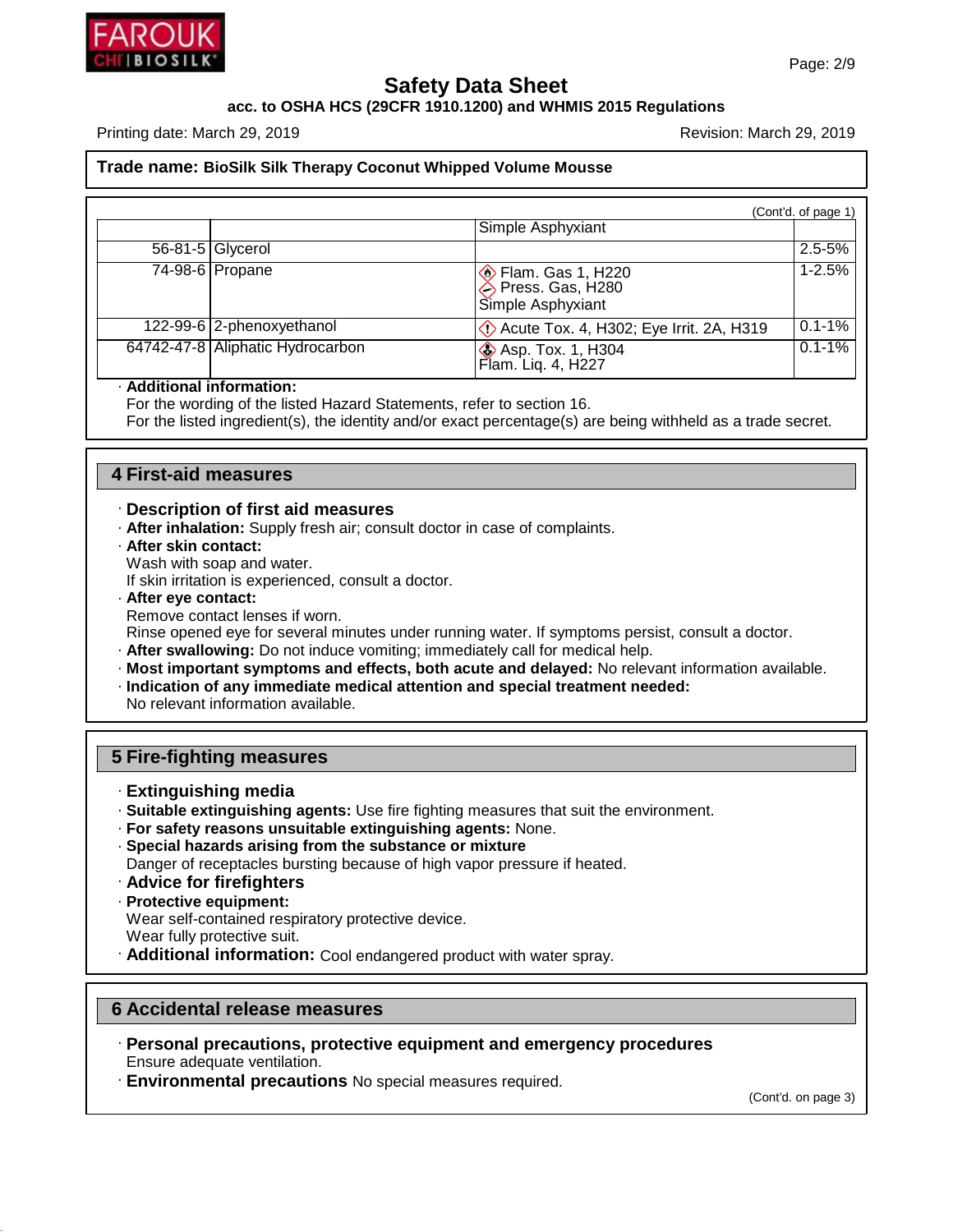**acc. to OSHA HCS (29CFR 1910.1200) and WHMIS 2015 Regulations**

Printing date: March 29, 2019 **Printing date: March 29, 2019** Revision: March 29, 2019

**Trade name: BioSilk Silk Therapy Coconut Whipped Volume Mousse**

(Cont'd. of page 2)

# · **Methods and material for containment and cleaning up**

Absorb liquid components with liquid-binding material. Send for recovery or disposal in suitable receptacles.

· **Reference to other sections** See Section 7 for information on safe handling. See Section 8 for information on personal protection equipment. See Section 13 for disposal information.

# **7 Handling and storage**

#### · **Handling**

48.0

- · **Precautions for safe handling:** Use only in well ventilated areas.
- · **Information about protection against explosions and fires:** No special measures required.

#### · **Conditions for safe storage, including any incompatibilities**

- · **Requirements to be met by storerooms and receptacles:**
- Observe official regulations on storing packagings with pressurized containers.
- · **Information about storage in one common storage facility:** Store away from oxidizing agents.
- · **Further information about storage conditions:** Store in a cool place. Heat will increase pressure and may lead to the receptacle bursting.
- · **Specific end use(s)** No relevant information available.

| Control parameters |                                                                                       |
|--------------------|---------------------------------------------------------------------------------------|
| 75-28-5 Isobutane  | Components with limit values that require monitoring at the workplace:                |
|                    |                                                                                       |
| TLV (USA)          | Short-term value: 2370 mg/m <sup>3</sup> , 1000 ppm<br>(EX)                           |
| EL (Canada)        | Short-term value: 1000 ppm<br>EX                                                      |
| EV (Canada)        | Long-term value: 800 ppm<br>revoked as of 01/01/18                                    |
|                    | LMPE (Mexico)   Long-term value: 1000 ppm                                             |
| 56-81-5 Glycerol   |                                                                                       |
| PEL (USA)          | Long-term value: 15* 5** mg/m <sup>3</sup><br>mist; *total dust **respirable fraction |
| TLV (USA)          | TLV withdrawn-insufficient data human occup. exp.                                     |
| EL (Canada)        | Long-term value: 10* 3** mg/m <sup>3</sup><br>*mist; **mist, respirable               |
| EV (Canada)        | Long-term value: 10 mg/m <sup>3</sup>                                                 |
|                    | LMPE (Mexico) Long-term value: 10 mg/m <sup>3</sup>                                   |
| 74-98-6 Propane    |                                                                                       |
| PEL (USA)          | Long-term value: 1800 mg/m <sup>3</sup> , 1000 ppm                                    |
| REL (USA)          | Long-term value: 1800 mg/m <sup>3</sup> , 1000 ppm                                    |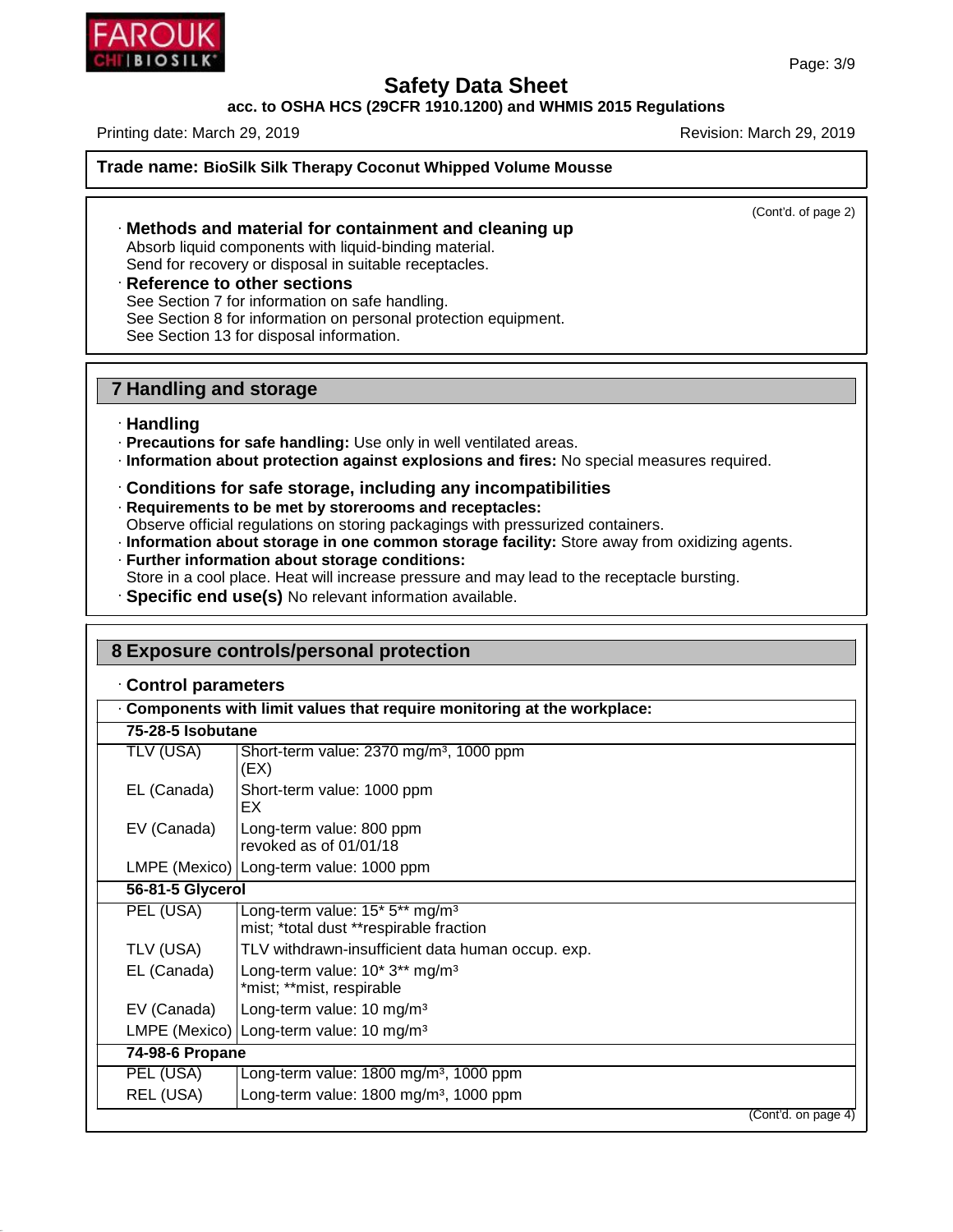

48.0

# **Safety Data Sheet**

# **acc. to OSHA HCS (29CFR 1910.1200) and WHMIS 2015 Regulations**

Printing date: March 29, 2019 **Printing date: March 29, 2019** 

# **Trade name: BioSilk Silk Therapy Coconut Whipped Volume Mousse**

| TLV (USA)                                                                | (Cont'd. of page 3)<br>refer to Appendix F inTLVs&BEIs book; D, EX                                                                                                                                                                                                                                                                                                                                                                                                                                                                                                               |
|--------------------------------------------------------------------------|----------------------------------------------------------------------------------------------------------------------------------------------------------------------------------------------------------------------------------------------------------------------------------------------------------------------------------------------------------------------------------------------------------------------------------------------------------------------------------------------------------------------------------------------------------------------------------|
| EL (Canada)                                                              | Simple asphyxiant; EX                                                                                                                                                                                                                                                                                                                                                                                                                                                                                                                                                            |
| EV (Canada)                                                              | Long-term value: 1,000 ppm                                                                                                                                                                                                                                                                                                                                                                                                                                                                                                                                                       |
|                                                                          | revoked as of 01/01/18                                                                                                                                                                                                                                                                                                                                                                                                                                                                                                                                                           |
|                                                                          | LMPE (Mexico)   Long-term value: 1000 ppm                                                                                                                                                                                                                                                                                                                                                                                                                                                                                                                                        |
| 122-99-6 2-phenoxyethanol                                                |                                                                                                                                                                                                                                                                                                                                                                                                                                                                                                                                                                                  |
| EV (Canada)                                                              | Long-term value: 141 mg/m <sup>3</sup> , 25 ppm<br>Skin                                                                                                                                                                                                                                                                                                                                                                                                                                                                                                                          |
|                                                                          | 64742-47-8 Aliphatic Hydrocarbon                                                                                                                                                                                                                                                                                                                                                                                                                                                                                                                                                 |
| EL (Canada)                                                              | Long-term value: 200 mg/m <sup>3</sup><br><b>Skin</b>                                                                                                                                                                                                                                                                                                                                                                                                                                                                                                                            |
| · Protection of hands:<br>· Body protection:<br>Protective work clothing | Keep away from foodstuffs, beverages and feed.<br>Wash hands before breaks and at the end of work.<br>· Engineering controls: Provide adequate ventilation.<br>· Breathing equipment: Not required under normal conditions of use.<br>Not required under normal conditions of use.<br>Protection may be required for spills.<br>· Eye protection: Follow relevant national guidelines concerning the use of protective eyewear.<br>Protection may be required for spills.<br>· Limitation and supervision of exposure into the environment<br>No relevant information available. |
|                                                                          | <b>9 Physical and chemical properties</b>                                                                                                                                                                                                                                                                                                                                                                                                                                                                                                                                        |
| · Appearance:<br><b>Earm.</b>                                            | Information on basic physical and chemical properties<br>$\Lambda$ organi                                                                                                                                                                                                                                                                                                                                                                                                                                                                                                        |

| · Appearance:                    |                             |                     |
|----------------------------------|-----------------------------|---------------------|
| Form:                            | Aerosol                     |                     |
| Color:                           | Whitish                     |                     |
| · Odor:                          | Pleasant                    |                     |
| . Odor threshold:                | Not determined.             |                     |
| · pH-value:                      | Not determined.             |                     |
| · Melting point/Melting range:   | Not applicable, as aerosol. |                     |
| · Boiling point/Boiling range:   | Not applicable, as aerosol. |                     |
| · Flash point:                   | Not applicable, as aerosol. |                     |
| · Flammability (solid, gaseous): | Not applicable.             |                     |
| · Auto-ignition temperature:     | Not determined.             |                     |
| Decomposition temperature:       | Not determined.             |                     |
|                                  |                             | (Cont'd. on page 5) |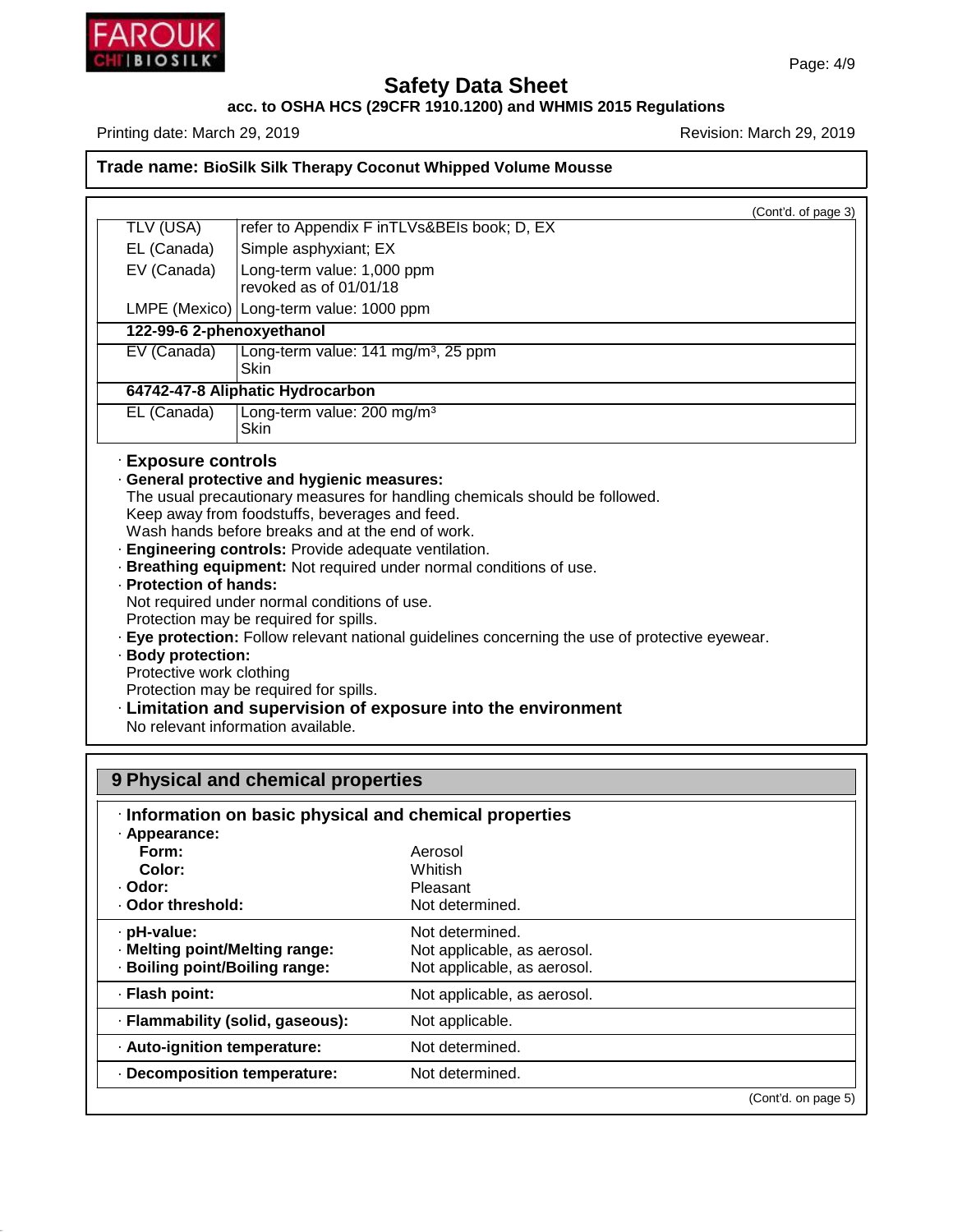

#### **acc. to OSHA HCS (29CFR 1910.1200) and WHMIS 2015 Regulations**

Printing date: March 29, 2019 **Printing date: March 29, 2019** Revision: March 29, 2019

#### **Trade name: BioSilk Silk Therapy Coconut Whipped Volume Mousse**

|                                                            |                                    | (Cont'd. of page 4) |
|------------------------------------------------------------|------------------------------------|---------------------|
| Danger of explosion:                                       | Not determined.                    |                     |
| · Explosion limits                                         |                                    |                     |
| Lower:                                                     | Not determined.                    |                     |
| Upper:                                                     | Not determined.                    |                     |
| Oxidizing properties:                                      | Non-oxidizing.                     |                     |
| · Vapor pressure:                                          | Not determined.                    |                     |
| · Density:                                                 |                                    |                     |
| <b>Relative density:</b>                                   | Not determined.                    |                     |
| Vapor density:                                             | Not determined.                    |                     |
| <b>Evaporation rate:</b>                                   | Not applicable.                    |                     |
| · Solubility in / Miscibility with                         |                                    |                     |
| Water:                                                     | Not miscible or difficult to mix.  |                     |
| · Partition coefficient (n-octanol/water): Not determined. |                                    |                     |
| · Viscosity                                                |                                    |                     |
| Dynamic:                                                   | Not determined.                    |                     |
| Kinematic:                                                 | Not determined.                    |                     |
| <b>Other information</b>                                   | No relevant information available. |                     |

## **10 Stability and reactivity**

- · **Reactivity:** No relevant information available.
- · **Chemical stability:** Stable under normal temperatures and pressures.
- · **Thermal decomposition / conditions to be avoided:**
- Danger of receptacles bursting because of high vapor pressure if heated.
- · **Possibility of hazardous reactions** No dangerous reactions known.
- · **Conditions to avoid** Excessive heat.
- · **Incompatible materials** No relevant information available.
- · **Hazardous decomposition products**
- Under fire conditions only:

Carbon monoxide and carbon dioxide

#### **11 Toxicological information**

## · **Information on toxicological effects**

· **Acute toxicity:**

48.0

- · **LD/LC50 values that are relevant for classification:** None.
- · **Primary irritant effect:**
- · **On the skin:** Based on available data, the classification criteria are not met.
- · **On the eye:** Based on available data, the classification criteria are not met.
- · **Sensitization:** Based on available data, the classification criteria are not met.

# · **IARC (International Agency for Research on Cancer):**

None of the ingredients are listed.

(Cont'd. on page 6)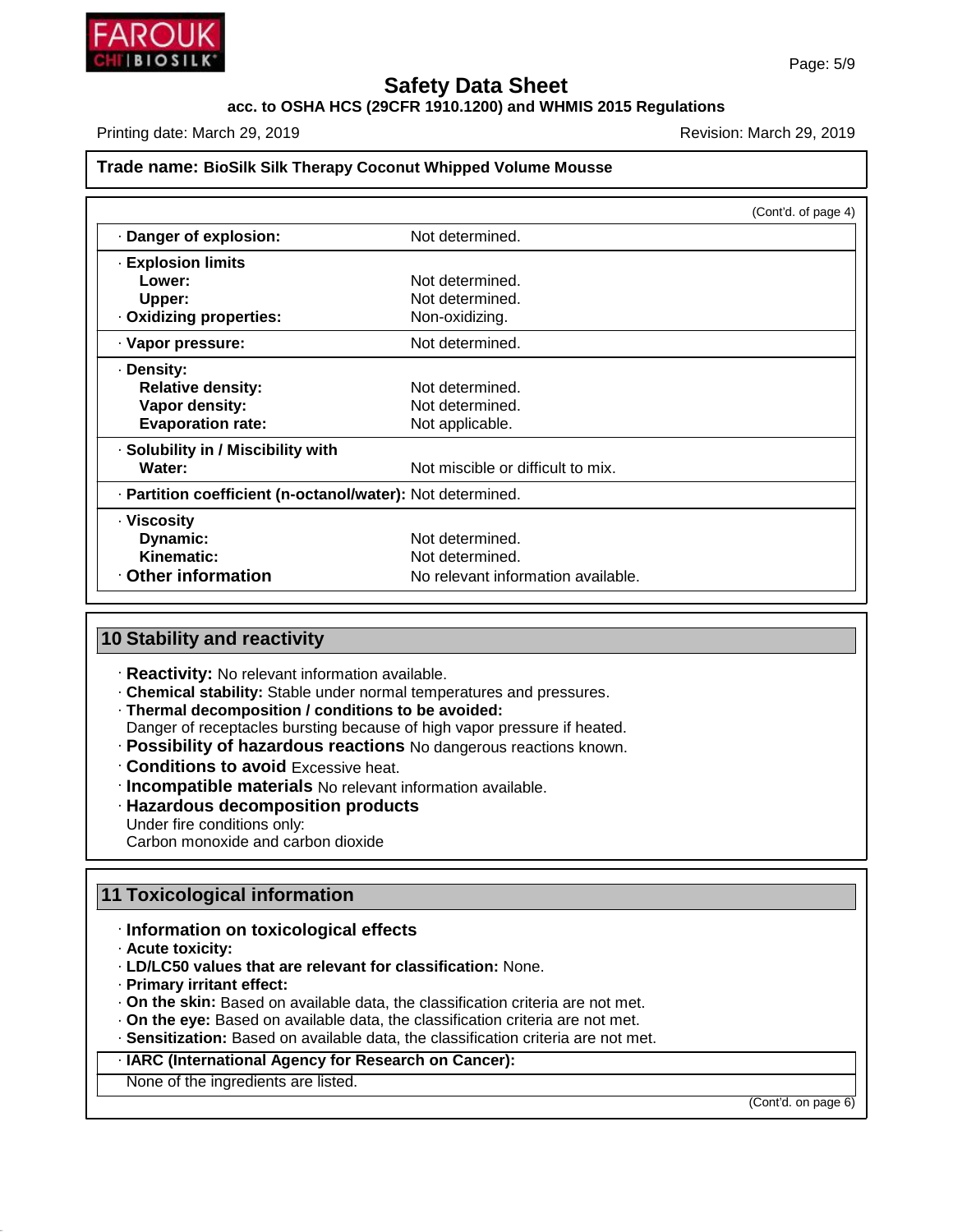

**acc. to OSHA HCS (29CFR 1910.1200) and WHMIS 2015 Regulations**

Printing date: March 29, 2019 **Printing date: March 29, 2019** Revision: March 29, 2019

**Trade name: BioSilk Silk Therapy Coconut Whipped Volume Mousse**

(Cont'd. of page 5)

#### · **NTP (National Toxicology Program):**

None of the ingredients are listed.

#### · **OSHA-Ca (Occupational Safety & Health Administration):**

None of the ingredients are listed.

· **Probable route(s) of exposure:**

Ingestion.

Inhalation.

Eye contact.

Skin contact.

- · **Germ cell mutagenicity:** Based on available data, the classification criteria are not met.
- · **Carcinogenicity:** Based on available data, the classification criteria are not met.
- · **Reproductive toxicity:** Based on available data, the classification criteria are not met.
- · **STOT-single exposure:** Based on available data, the classification criteria are not met.
- · **STOT-repeated exposure:** Based on available data, the classification criteria are not met.
- · **Aspiration hazard:** Based on available data, the classification criteria are not met.

#### **12 Ecological information**

· **Toxicity**

- · **Aquatic toxicity** No relevant information available.
- · **Persistence and degradability** No relevant information available.
- · **Bioaccumulative potential:** No relevant information available.
- · **Mobility in soil:** No relevant information available.
- · **Additional ecological information**

#### · **General notes:**

Negative ecological effects are, according to the current state of knowledge, not expected.

- · **Results of PBT and vPvB assessment**
- · **PBT:** Not applicable.
- · **vPvB:** Not applicable.
- · **Other adverse effects** No relevant information available.

## **13 Disposal considerations**

#### · **Waste treatment methods**

· **Recommendation:**

Smaller quantities can be disposed of with household waste.

The user of this material has the responsibility to dispose of unused material, residues and containers in compliance with all relevant local, state and federal laws and regulations regarding treatment, storage and disposal for hazardous and nonhazardous wastes.

- · **Uncleaned packagings**
- · **Recommendation:** Disposal must be made according to official regulations.

# **14 Transport information**

48.0

(Cont'd. on page 7)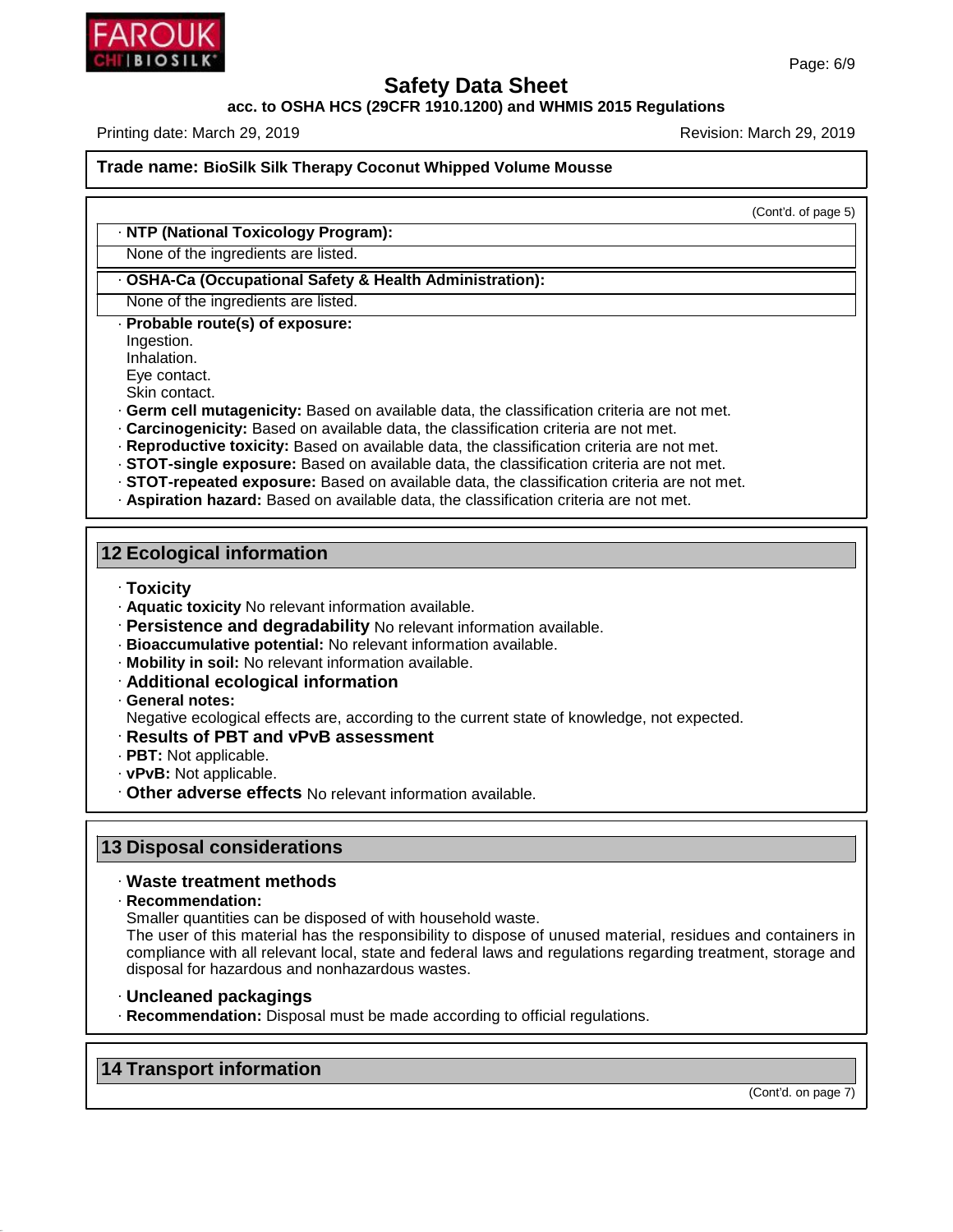

48.0

# **Safety Data Sheet**

**acc. to OSHA HCS (29CFR 1910.1200) and WHMIS 2015 Regulations**

Printing date: March 29, 2019 **Printing date: March 29, 2019** 

# **Trade name: BioSilk Silk Therapy Coconut Whipped Volume Mousse**

| · UN-Number                                  | (Cont'd. of page 6)                                                                          |
|----------------------------------------------|----------------------------------------------------------------------------------------------|
| · DOT, ADR/RID/ADN, IMDG, IATA               | <b>UN1950</b>                                                                                |
| · UN proper shipping name                    |                                                                                              |
| $\cdot$ DOT                                  | Aerosols                                                                                     |
| · ADR/RID/ADN, IMDG<br>· IATA                | <b>AEROSOLS</b><br>Aerosols, non-flammable                                                   |
|                                              |                                                                                              |
| · Transport hazard class(es)                 |                                                                                              |
| $-$ DOT                                      |                                                                                              |
|                                              |                                                                                              |
| · Class                                      | 2.2                                                                                          |
| · Label                                      | 2.2                                                                                          |
| · ADR/RID/ADN                                |                                                                                              |
|                                              |                                                                                              |
| · Class                                      | 2 5A                                                                                         |
| · Label                                      | 2.2                                                                                          |
| · IMDG, IATA                                 |                                                                                              |
|                                              |                                                                                              |
| · Class                                      | 2.2                                                                                          |
| · Label                                      | 2.2                                                                                          |
| · Packing group                              | Aerosols are not assigned a packing group.                                                   |
| <b>Environmental hazards</b>                 |                                                                                              |
| · Marine pollutant:                          | No                                                                                           |
| · Special precautions for user               | <b>Warning: Gases</b>                                                                        |
| · Danger code (Kemler):                      | ۰                                                                                            |
| · EMS Number:                                | $F-D, S-U$                                                                                   |
| · Transport in bulk according to Annex II of |                                                                                              |
| MARPOL73/78 and the IBC Code                 | Not applicable.                                                                              |
| · Transport/Additional information:          |                                                                                              |
| $\cdot$ DOT                                  |                                                                                              |
|                                              | Limited Quantity for packages less than 30 kg gross and inner packagings less than 1 L each. |
|                                              | (Cont'd. on page 8)                                                                          |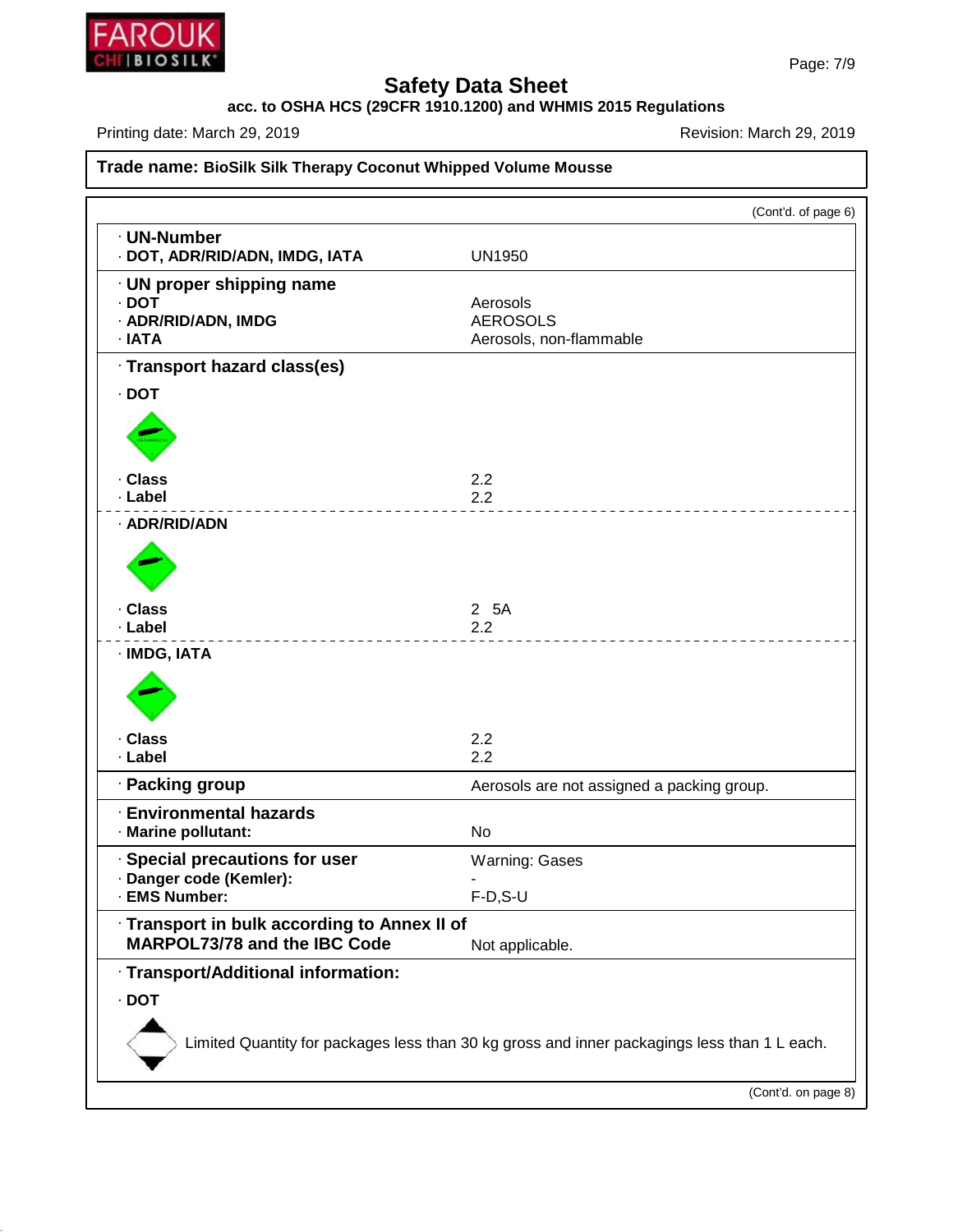

**acc. to OSHA HCS (29CFR 1910.1200) and WHMIS 2015 Regulations**

Printing date: March 29, 2019 **Printing date: March 29, 2019** Revision: March 29, 2019

#### **Trade name: BioSilk Silk Therapy Coconut Whipped Volume Mousse**

(Cont'd. of page 7)

| · ADR/RID/ADN                                                                                |  |
|----------------------------------------------------------------------------------------------|--|
| Limited Quantity for packages less than 30 kg gross and inner packagings less than 1 L each. |  |
| · IMDG                                                                                       |  |
| Limited Quantity for packages less than 30 kg gross and inner packagings less than 1 L each. |  |
| · IATA                                                                                       |  |
| Limited Quantity for packages less than 30 kg gross and inner packagings less than 1 L each. |  |

#### **15 Regulatory information**

- · **Safety, health and environmental regulations/legislation specific for the substance or mixture**
- · **United States (USA)**
- · **SARA**

· **Section 302 (extremely hazardous substances):**

None of the ingredients are listed.

· **Section 355 (extremely hazardous substances):**

None of the ingredients are listed.

· **Section 313 (Specific toxic chemical listings):**

None of the ingredients are listed.

· **TSCA (Toxic Substances Control Act)**

All ingredients are listed.

· **Clean AirAct (CAA) Section 112(r) Accidental Release Prevention (40 CFR 68.130):**

75-28-5 Isobutane 10000 | 10000 | 10000 | 10000 | 10000 | 10000 | 10000 | 10000 | 10000 | 10000 | 10000 | 1000

48.0

· **Proposition 65 (California)**

· **Chemicals known to cause cancer:**

None of the ingredients are listed.

· **Chemicals known to cause developmental toxicity for females:**

None of the ingredients are listed.

· **Chemicals known to cause developmental toxicity for males:**

None of the ingredients are listed.

· **Chemicals known to cause developmental toxicity:**

None of the ingredients are listed.

(Cont'd. on page 9)